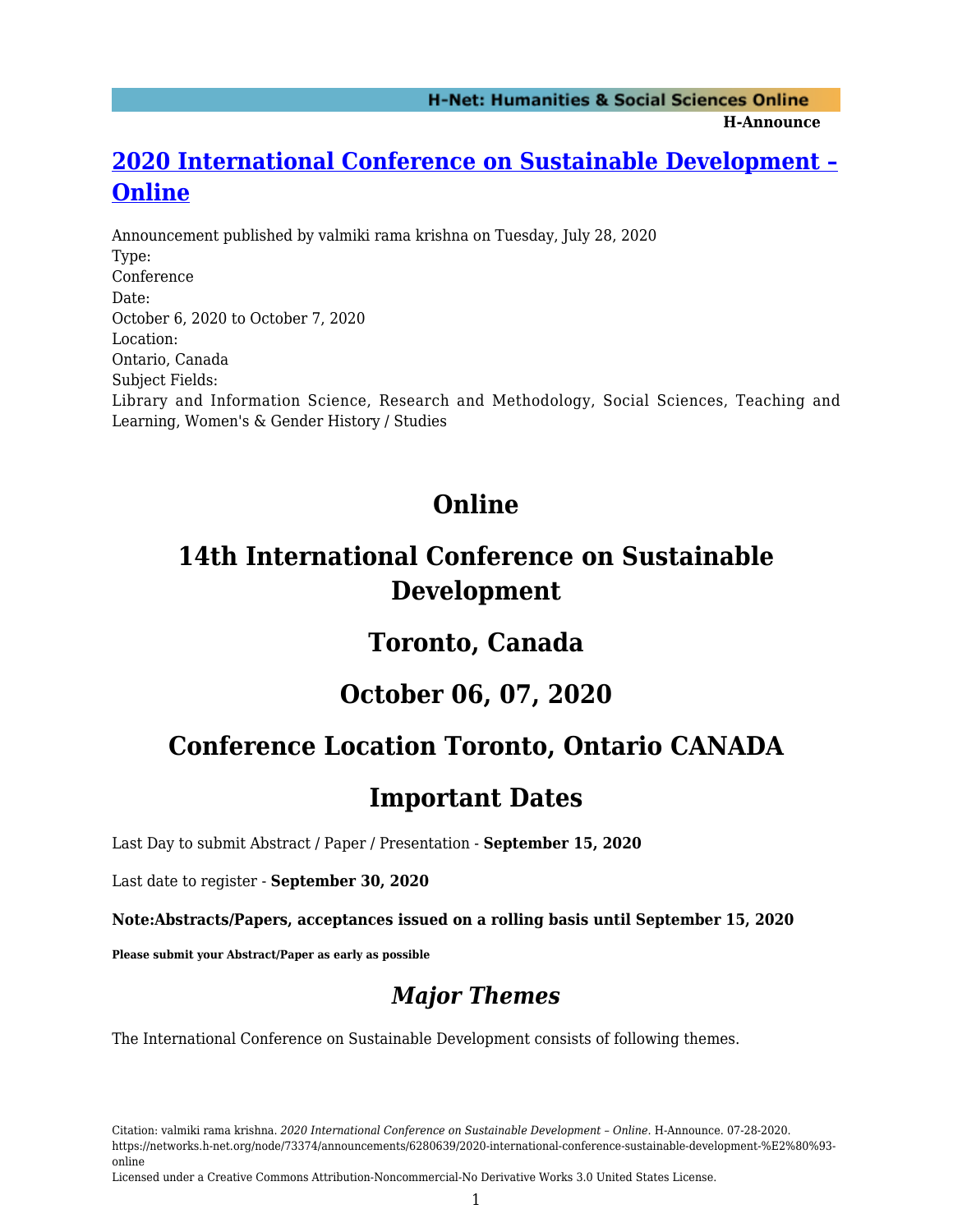#### **H-Net: Humanities & Social Sciences Online**

**H-Announce** 

- **1. Development,**
- **2. Economics,**
- **3. Environment and Natural Resources,**
- **4. Food and Agriculture,**
- **5. Governance,**
- **6. Health,**
- **7. Information and communication,**
- **8. Science and technology,**
- **9. Social policy.**
- **10. Gender equality**

## **Call for Papers**

## **Paper Acceptance**

You wil lreceive the admission decision or paper/abstract acceptance within 5days (in most cases), after your application or abstract/paper has been received.

#### **Extended Abstract writing guide**

To be considered for review, an extended abstract must include:

*•(a) A working title that clearly identifies the conference objectives being addressed*

*•(b) A statement of the empirical or theoretical concern*

*•(c) A short summary locating the concern within a wider literature*

*•(d) A concise account of the empirical or theoretical methodological approach*

Citation: valmiki rama krishna. *2020 International Conference on Sustainable Development – Online*. H-Announce. 07-28-2020. https://networks.h-net.org/node/73374/announcements/6280639/2020-international-conference-sustainable-development-%E2%80%93 online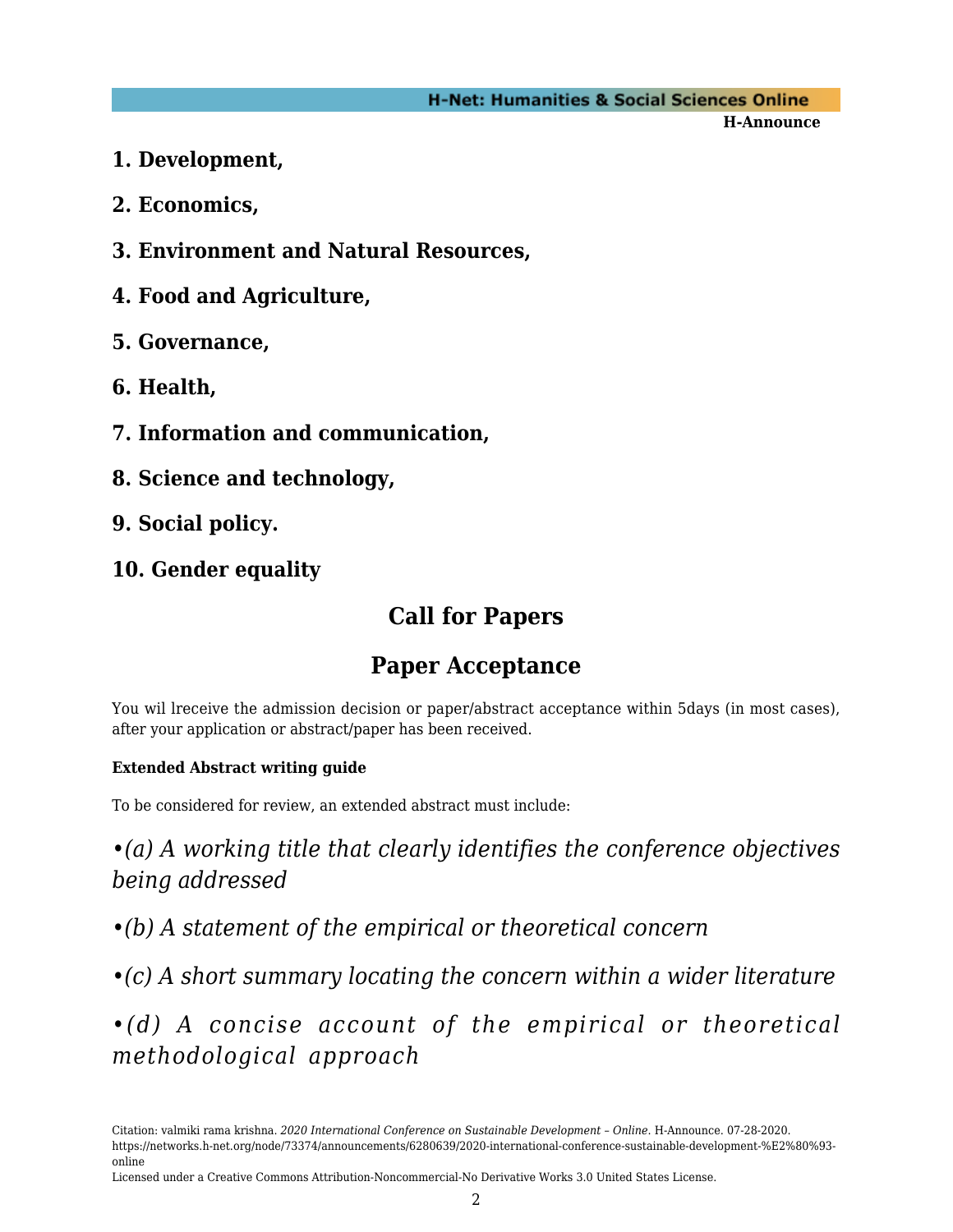#### **H-Net: Humanities & Social Sciences Online H-Announce**

#### *•(e) The main arguments of the paper and an indication of the supporting evidence*

#### *•(f) A statement of the main conclusions and their relevance to an international audience*

The extended abstract should be approximately 600 words in length, but no lessthan 400 or more than 800 words. Abstracts are not meeting these requirements, will not be accepted.

#### **Manuscript Format and Style (Writing Guide)**

**Title and Authorship Information**

**The following information should be included**

- *\* Paper title*
- *\* Author and all co-authour(s) names*
- *\* Full institutional mailing addresses*
- *\* e-mail addresses of author and all co-authors*

When submitting manuscripts for potential publication in the conference proceedings, please submit an original editable file in one of the (.doc,.docx,) style files. All figures, images, tables, etc., should be embedded into the original file. All submitted full text articles should report original, previously unpublished research results and must not be under consideration for publication elsewhere.

Detailed instructions on preparing papers for submission can be found in the [Paper submission](https://www.ontariointernational.org/index_htm_files/0003-papersubmissioninstructions.doc) [instructions](https://www.ontariointernational.org/index_htm_files/0003-papersubmissioninstructions.doc).

**Abstract:** The manuscript should contain an abstract. The abstract should be self-contained and citation-free.

**Keywords**: Add about four key words or phrases in alphabetical order, separated by commas.

**Introduction:** This section should be succinct, with no subheadings.

**Acknowledgments:** Allacknowledgments (if any) should be included at the very end of the manuscript before the references and may include supporting grants, presentations, and so forth.

Citation: valmiki rama krishna. *2020 International Conference on Sustainable Development – Online*. H-Announce. 07-28-2020. https://networks.h-net.org/node/73374/announcements/6280639/2020-international-conference-sustainable-development-%E2%80%93 online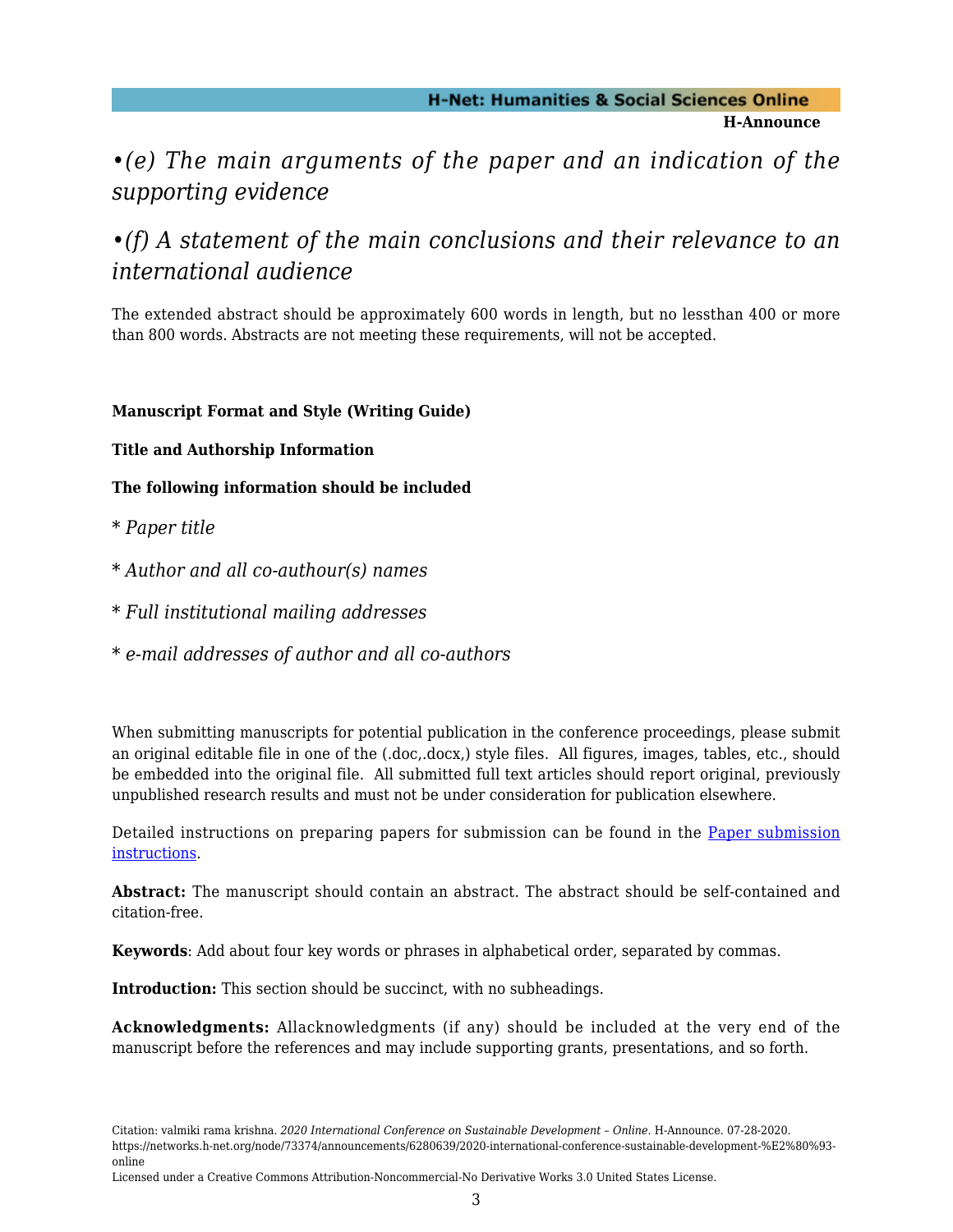#### **H-Net: Humanities & Social Sciences Online H-Announce**

References:Authors are responsible for ensuring that the information in each reference is complete and accurate. All references must be numbered consecutively and citations of intext references should be identified using numbers in square brackets(e.g.,"as discussed by Smith [9]";" as discussed else where [9,10]"). All references should be cited within the text; otherwise, these references will be automatically removed. All references should follow APA format.

All submitted papers will have opportunities for consideration.The selection will be carried out during the review process as well as at the conference presentation stage if the paper is accepted for the conference proceedings. Submitted papers must not be under consideration by any other journal or publication.The final decision will be made based on peer review reports.Please note, If you do not wish to attend the conference and seeking onlypublication of your work, it is not necessary to submit a paper for the conference. You may directly submitted the paper to the Journal. A [submission](https://www.ontariointernational.org/publicationsjournal.htm) [procedure](https://www.ontariointernational.org/publicationsjournal.htm) [to](https://www.ontariointernational.org/publicationsjournal.htm) [the](https://www.ontariointernational.org/publicationsjournal.htm) [journal](https://www.ontariointernational.org/publicationsjournal.htm) [can](https://www.ontariointernational.org/publicationsjournal.htm) [be](https://www.ontariointernational.org/publicationsjournal.htm) [found here .](https://www.ontariointernational.org/publicationsjournal.htm)

Note from Poster: This Online Conference is organised in collaboration with International Centre for Interdisciplinary Research in Law (ICIRL) and the Centre for Research in Social Justice and Policy (CRSJP) at Laurentian University, together with the Ontario International Development Agency in Canada and The Institute of Management Studies, Davangere University, Davangere and Department of Studies and Resarch in Political Science, Tumkur University to host partner for the 2020 Conference.

I Valmiki Rama Krishna, Working as an Assistant Professor, DOSR in Political Science, Tumkur University, Tumakuru is a Co-chair for this online conference and my e mail: rahul rk2004@yahoo.co.in

Contact Info:

Conference Secretariat

Ontario International Development Agency

2581 River Mist Road

Ottawa,Ontario, K2J 6G1

Canada.

Tel: + 1 613 612 7615

e-mail: [oida@ontariointernational.org](mailto:oida@ontariointernational.org)

website: [www.ontariointernational.org](http://www.ontariointernational.org)

Citation: valmiki rama krishna. *2020 International Conference on Sustainable Development – Online*. H-Announce. 07-28-2020. https://networks.h-net.org/node/73374/announcements/6280639/2020-international-conference-sustainable-development-%E2%80%93 online